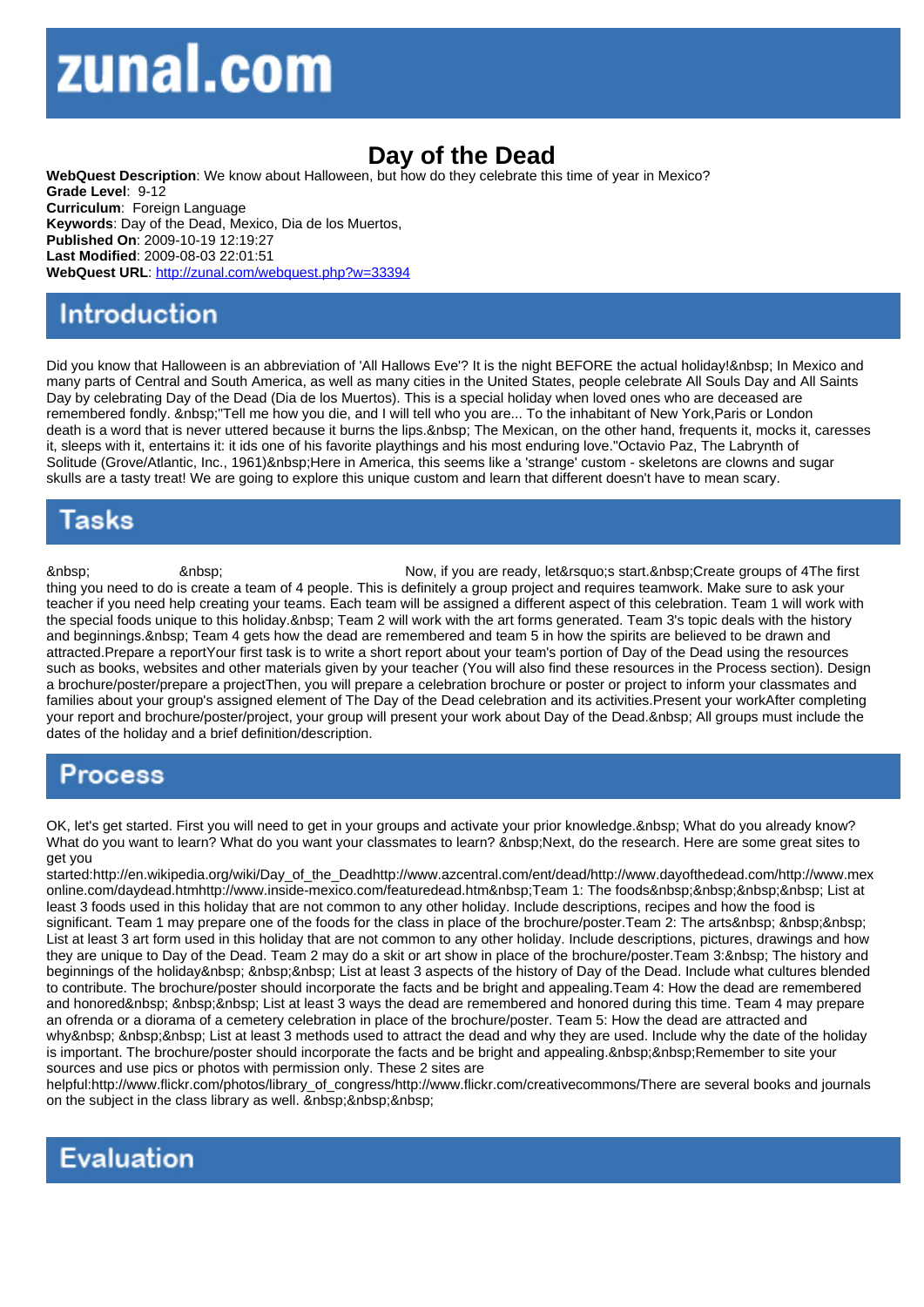| Category and Score                         | Beginning 1                                                                                                                                                                                                                                                         | Developing 2                                                                                                                                                                                                                                                                      | Very Good 3                                                                                                                                                                                                                                                | Exemplary 4                                                                                                                                                                                                                                                           | Score |
|--------------------------------------------|---------------------------------------------------------------------------------------------------------------------------------------------------------------------------------------------------------------------------------------------------------------------|-----------------------------------------------------------------------------------------------------------------------------------------------------------------------------------------------------------------------------------------------------------------------------------|------------------------------------------------------------------------------------------------------------------------------------------------------------------------------------------------------------------------------------------------------------|-----------------------------------------------------------------------------------------------------------------------------------------------------------------------------------------------------------------------------------------------------------------------|-------|
| Research                                   | No research was done,<br>or it was not clearly<br>presented.                                                                                                                                                                                                        | Group did the research<br>and used less than 3<br>sources.                                                                                                                                                                                                                        | All group members<br>participated and used 3<br>sources.                                                                                                                                                                                                   | All group members<br>participated and used 4<br>or more sources.                                                                                                                                                                                                      | %25   |
| <b>Written Report</b>                      | Report covers only one<br>required fact.<br>Report DOES NOT have<br>a clear beginning,<br>middle and ending<br>WITH spelling and<br>grammar mistakes.                                                                                                               | Report covers only 2<br>required facts.<br>Report DOES NOT have<br>a clear beginning,<br>middle and ending<br>without spelling and<br>grammar mistakes.                                                                                                                           | Report covers the 3<br>required facts.<br>Report HAS a clear<br>beginning, middle and<br>ending WITH SOME<br>spelling and grammar<br>mistakes.                                                                                                             | Report covers more<br>than the 3 required facts.<br>Report HAS a clear<br>beginning, middle and<br>ending WITHOUT<br>spelling and grammar<br>mistakes.                                                                                                                | %25   |
| Contribution and<br><b>Individual Work</b> | As an individual, the<br>person shows NO<br>serious work habits,<br>WITH absenteeism to<br>work, WITH major<br>conflicts in the group,<br>and MINIMUM<br>contribution to your<br>group.                                                                             | As an individual, the<br>person shows SOME<br>serious work habits.<br>SOME absenteeism to<br>work, SOME major<br>conflicts in the group,<br>and MINIMUM<br>contribution to your<br>group.                                                                                         | As an individual, the<br>person shows SERIOUS<br>work habits, SOME<br>absenteeism to work.<br>NO major conflicts in the<br>group, and MAXIMUM<br>contribution to your<br>group.                                                                            | As an individual, the<br>person shows SERIOUS<br>work habits, NO<br>absenteeism to work.<br>NO major conflicts in the<br>group, and MAXIMUM<br>contribution to your<br>group.                                                                                         | %25   |
| <b>Presentation/Project</b>                | The presentation<br>indicates that the group<br>and the individuals DO<br>NOT have clear<br>understanding of the<br>holiday and their<br>element.<br>The presentation also<br>DOES NOT show<br>demonstration of new<br>knowledge and DOES<br>NOT convince audience. | The presentation<br>indicates that the group<br>and the individuals have<br><b>SMALL AMOUNT OF</b><br>clear understanding of<br>the holiday and their<br>element.<br>The presentation also<br>shows demonstration of<br>SOME new knowledge<br>and convinces audience<br>A LITTLE. | The presentation<br>indicates that the group<br>and the individuals<br><b>HAVE</b> clear<br>understanding of the<br>holiday and their<br>element.<br>The presentation also<br>SHOWS demonstration<br>of new knowledge and<br>convinces audience<br>MOSTLY. | The presentation<br>indicates that the group<br>and the individuals<br><b>HAVE</b> clear<br>understanding of the<br>holiday and their<br>element.<br>The presentation also<br>SHOWS the<br>demonstration of new<br>knowledge and<br>convinces ALL OF THE<br>audience. | %25   |
|                                            |                                                                                                                                                                                                                                                                     |                                                                                                                                                                                                                                                                                   |                                                                                                                                                                                                                                                            | <b>Total Score</b>                                                                                                                                                                                                                                                    | %100  |

## **Conclusion**

So now you know..... You have learned about this very unique celebration and how it relates to our own celebrations this time of year. I can hope that you have learned a greater appreciation for cultural differences, even if you don't "get it"! Thanks for taking this journey with me and opening your minds to a fun, different, weird and truly special way of looking at death.

## Teacher Page

 Focus:This WebQuest basically focuses on an introduction to the Hispanic holiday Day of the Dead. The objective of this webquest is to help students learn about Day of the Dead and how it is celebrated. The lesson uses research and hands on projects as a fun way for students to help learn about the subject.Objectives/Goals: I would recommend starting this project after you have introduced Hispanic Heritage Month. This way, the students will have some background knowledge and they should be able to take this project further than without any previous knowledge. They will also have a better vocabulary when writing their report and for the projects.Students will learn about the Day of the Dead. Students will use teamwork to produce an informative presentation.Students will come to understand that different does not mean "weird or bad".Students will have "fun" with a new cultural experience.Resources: Prerequisite Skills: Comfort level with the InternetTime Required: 4+1 day-

 4 days for lessons and preparation ( 45 minutes each) and 1 day for presentation day.Technology Needs/Materials NeededSince students will be working in groups, it is not necessary for each student to have a computer, but each group must have one accessible well as the WebQuest "Day of the Dead". Various art supplies depending on group choices for projects. (Lots of color,

feathers, glitter and flower petals!)A good classroom print library with several books on the subject &nbsp:Credits: The resources and web links included on this website are external websites and I would like to thank them for creating such useful WebPages. The following are links to the photos and pics I

used:http://en.wikipedia.org/wiki/Day\_of\_the\_Dead&nbsp:&nbsp:&nbsp:&nbsp:&nbsp:&nbsp:

http://www.azcentral.com/ent/dead/ 

http://www.dayofthedead.com/ &n p;

http://www.mexonline.com/daydead.htm &n bsp; http://www.inside-mexico.com/featuredead.htm Also: Are you ready to celebrate PI DAY? I used this as a template - thank you.by Heather Blue http://zunal.com/teacherpage.php?user=1